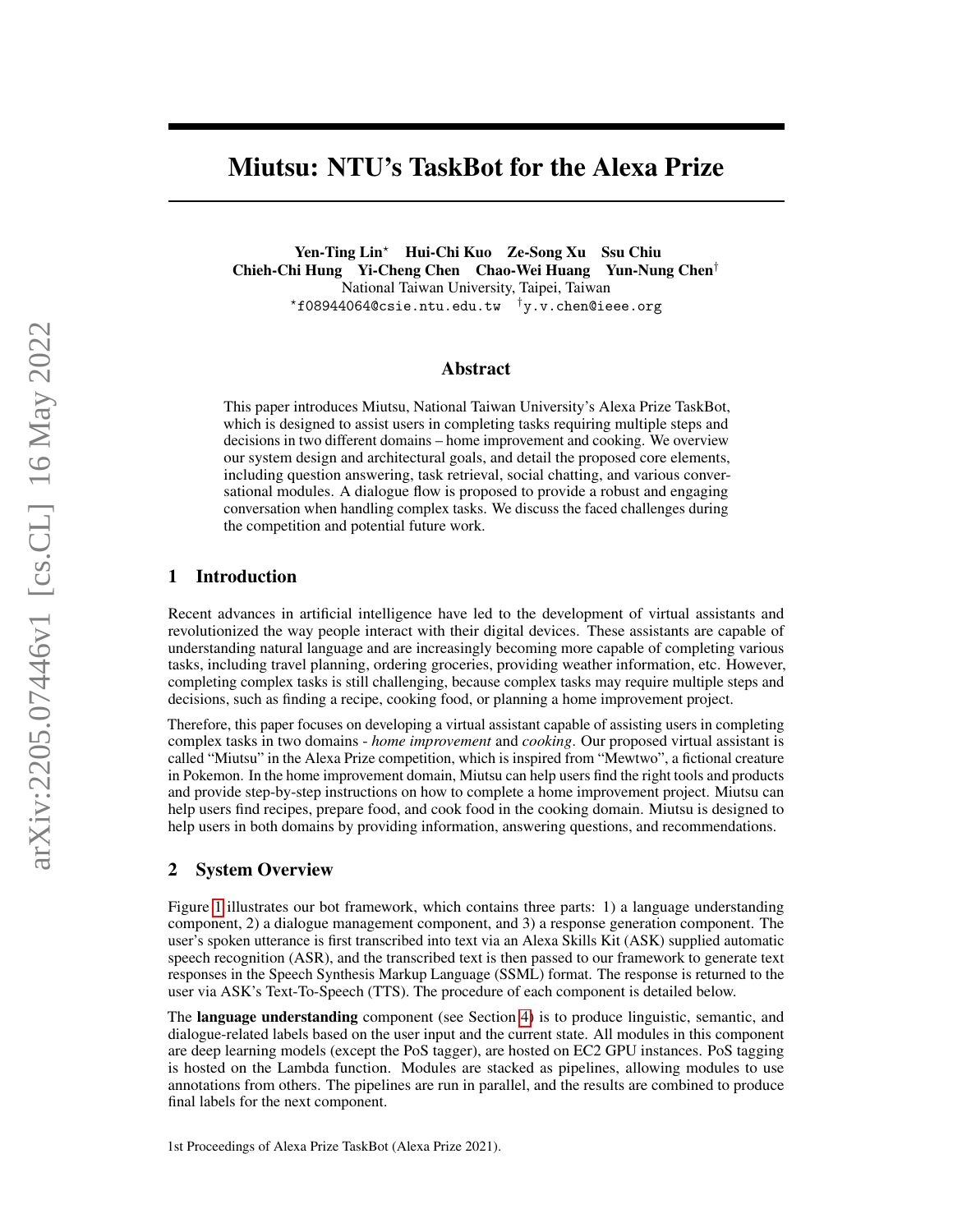<span id="page-1-0"></span>

Figure 1: Illustration of our system architecture.

Next, the **dialogue management** (see Section [3\)](#page-1-1) phase controls the conversation flow and decides which task to execute and how. The dialogue decision is based on various control modules: a generator selector, a response ranker, a task manager, and an NLI reranker. The generator selector runs a collection of response generators (see Section [5\)](#page-5-0), which handle different tasks such as generating suggestions, chatting, presenting candidate tasks, providing task content, and answering questions. The response ranker chooses the best response among those produced by the selected response generators and sends the response to the user. The task manager controls the task flow and decides which task to run, how to navigate through the task flow, and when to terminate the task. The NLI reranker uses the user's utterance to rerank the candidate tasks during task retrieval.

Our system is built on top of the CoBot framework [\[1\]](#page-10-0), and all of our modules are stateless. These modules do not maintain any dialogue state internally. Instead, they use a DynamoDB state table to store and retrieve annotations, responses, and other dialogues.

## <span id="page-1-1"></span>3 Dialogue Flow

This section describes how our approach helps users find, select, and complete a home improvement task or follow a recipe. A three-phase process is implemented for a dialogue, where the user first starts the dialogue with a goal, then selects a DIY task or a recipe, and finally completes it.

#### 3.1 Dialogue Initialization

At the beginning of a dialogue, the user usually initiates the dialogue by indicating their goal, either explicitly (e.g., "How to repair a window") or implicitly (e.g., "I need to make a cake for a party"). However, users may also initiate the dialogue by asking a general question, such as "What can you do?" or "How can you help me?". In order to support different user scenarios, we identify *user initiative* as a significant source of variation in user utterances. To handle the variation, we use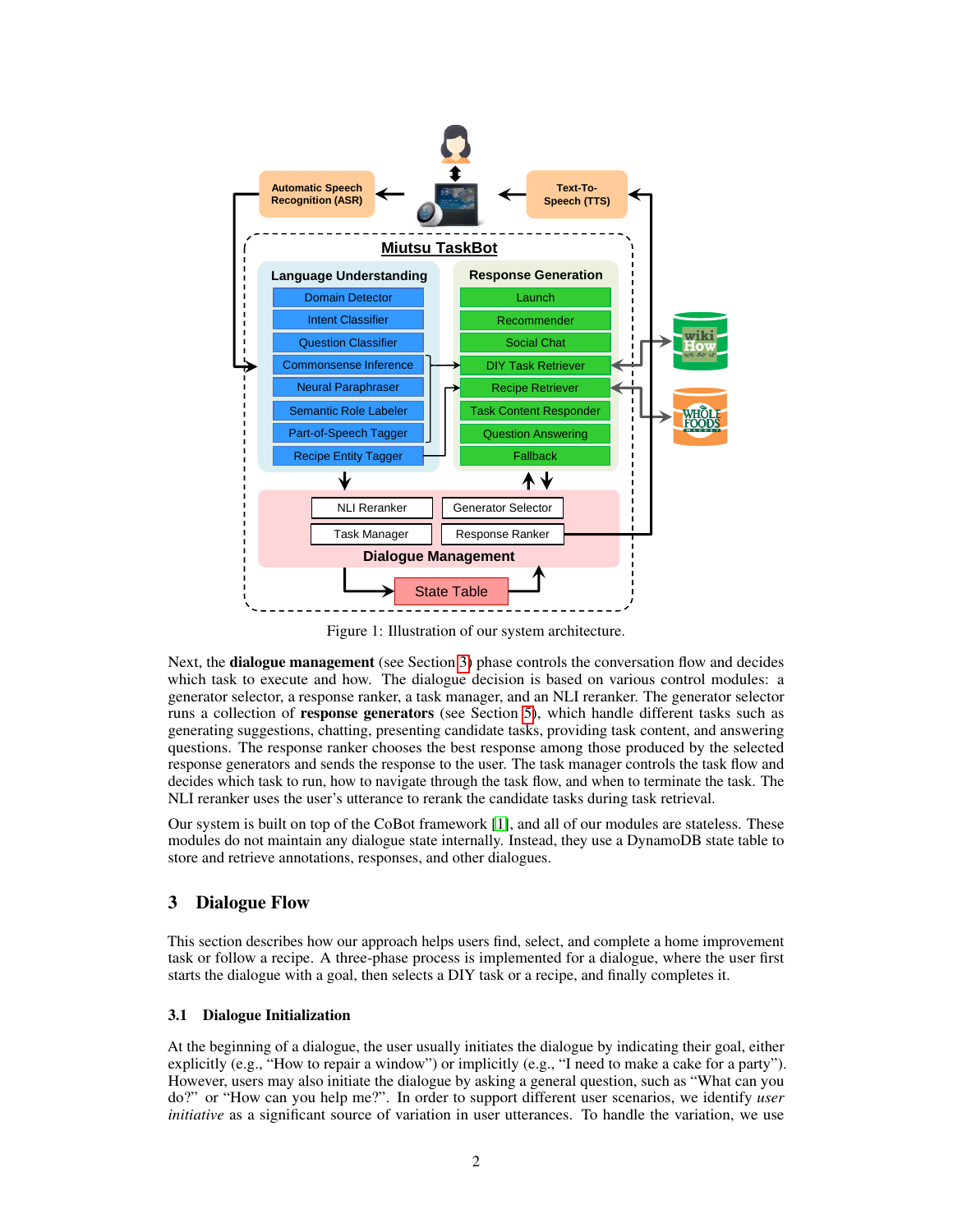domain and intent predictions from language understanding modules to classify user utterances into following three types:

- High-initiative user utterances where the users explicitly or implicitly indicate their goal, e.g. "How to plant a vegetable garden" or "I want to make lemon pie". These utterances mention a specific task, recipe, or ingredients, enabling the associated downstream task or recipe retrieval (detailed in [4.4](#page-3-0) and [5.4\)](#page-6-0).
- Low-initiative user utterances where the users either ask a general question, chitchat with our bot or do not contain any meaningful content [\[2\]](#page-10-1), such as "What can you do?". These utterances do not convey any specific goal or intent. In these cases, we respond to the users with social conversations about what we can do via a social chat responder (see [5.2\)](#page-6-1) and then elicit user initiative again.
- **Recommendation request** user utterances where users usually indicate specific domains but no specific goal, like "Could you recommend a DIY project?". We then suggest a DIY task or a recipe to users (see [5.1\)](#page-5-1).

#### 3.2 DIY Task / Recipe Selection

Once the user indicates their goal, we use the goal as a constraint to retrieve corresponding tasks or recipes. The user can select a task or a recipe from a list of retrieved candidates. The user can indicate their choice by *item name*, *item order*, or *touching the screen directly*. To alleviate ASR errors, when identifying the task/recipe in the user utterance, we use Levenshtein distance to select the most similar one. We also confirm with the user when the distance is greater than a threshold.

#### 3.3 Task Completion

After the user confirms the task or recipe selection, we will provide instructions to the user. The instructions are generated using a template-based method (see Section [5.5\)](#page-6-2). The user navigates the instructions using a list of commands or touch screens. The system detects the user's intent though language understanding and keyword-based methods and then provides the corresponding response. Note that users can ask questions during the insteraction, the system performs question answering detailed in Section [5.6.](#page-6-3) The dialogue ends either when the user completes the task or explicitly terminates the interaction.

# <span id="page-2-0"></span>4 Language Understanding

#### 4.1 Domain Detector

The domain detector is to detect which topic the user utterance belongs to. The main purpose is to tell if the user wants to perform DIY or cooking tasks, and it also helps to detect domains inappropriate for our bot to chat about.

Data There are 8 domains covered by our system, including 1) *DIY*, 2) *cooking*–which are the target domains defined in the challenge, and 3) *finance*, 4) *medicine*, 5) *law*, 6) *harm* (including dangerous and self-harm topics), 7) *pornography, gambling or drugs*, 8) *love or relationship*–which are the domains our bot should avoid chatting about.

Due to lack of real user utterances, to train the model in a supervised way, we first crawl the suitable data from the web, where two types of user sentences are considered.

- Interrogative sentences: all questions from the corresponding topics in Quora<sup>[1](#page-2-1)</sup> (e.g. the topics "recipes" and "do it yourself" are for *cooking*, and *DIY* respectively).
- Non-interrogative sentences: all article titles from the corresponding subreddits<sup>[2](#page-2-2)</sup> (e.g. "r/cooking" and "r/DIY" for *cooking* and *DIY* respectively).[3](#page-2-3) For the *DIY* domain, we additionally crawl article titles in WikiHow to better fit the target task retriever.

In addition to the above 8 domain, we collect data for "*out-of-domain*" detection, which includes questions and article titles from other popular topics and subreddits such as "Technology" in Quora

<span id="page-2-1"></span><sup>1</sup> <https://www.quora.com/>

<span id="page-2-2"></span><sup>2</sup> <https://www.reddit.com/>

<span id="page-2-3"></span> $3$ We use Praw (<https://github.com/praw-dev/praw>) to crawl data from Reddit.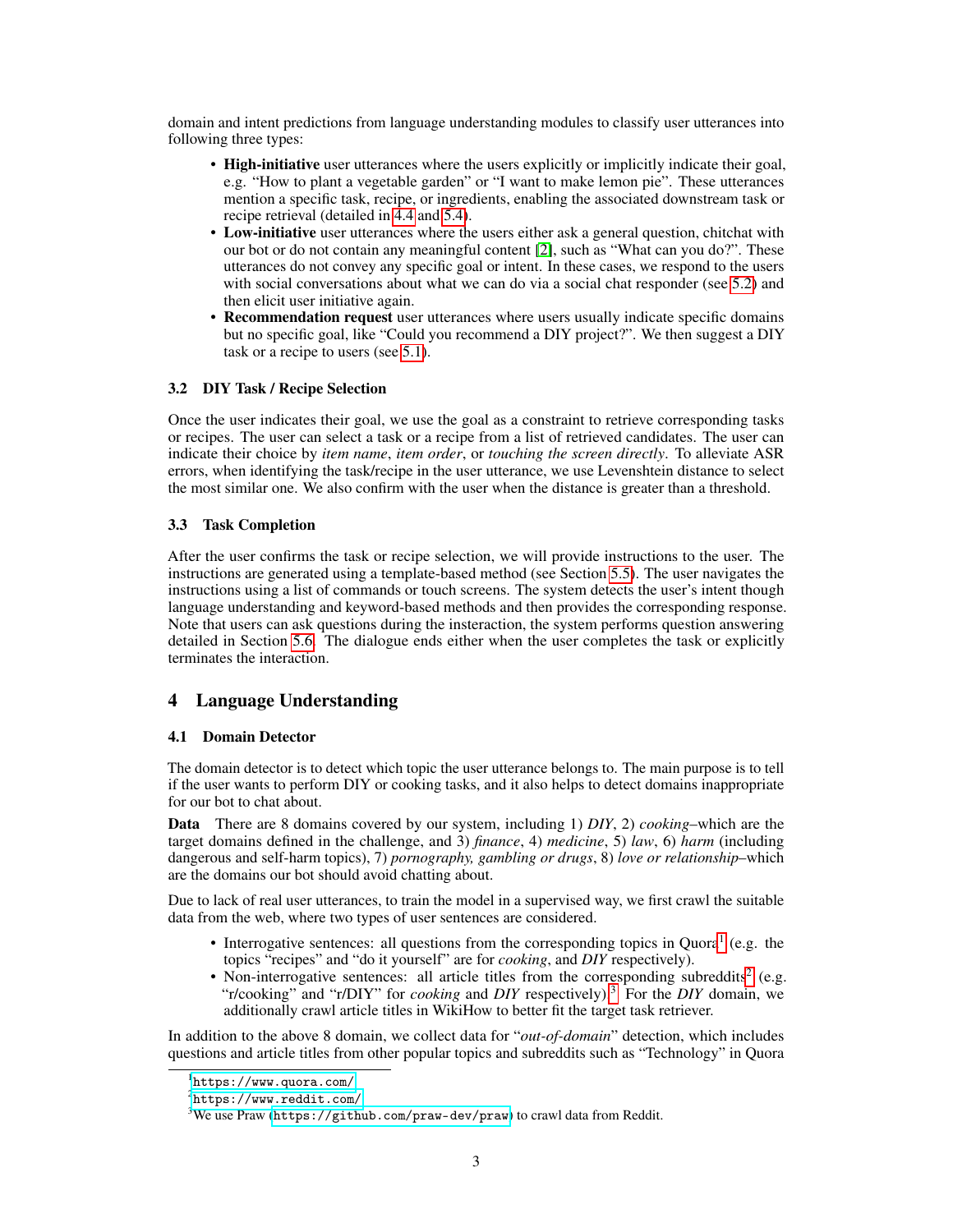and "r/AskReddit" subreddit. There are total 45K questions/titles, and split them into 80%/20% for training/validation. In order to further test the performance of our model, we hand-craft 64 sentences simulating possible user utterances.

NLI-Based Model Different from most prior approaches that used a multi-label classifier to decide the domain the input utterance belongs to, we leverage the capability of natural language inference to decide the domain. The reason is that our collected data is not in a large scale, so leveraging pre-trained capability may achieve better performance of domain detection. Specifically, we formulate the domain detection task as a natural language inference (NLI) problem: Each question or title is a *premise*, and the *hypothesis* is "This text is about *X*", where *X* is the one of the defined domains or *others* for out-of-domain. We decide the domain based on if the outputted label is "entailment" or "contradiction". We use a BART [\[3\]](#page-10-2) model pretrained on MNLI [\[4\]](#page-10-3), and fine-tune it with our collected training samples in the NLI format. The fine-tuned model achieved 94% accuracy (60 out of 64) on our testing set.

Domain Classification Model We also try the classical multi-label classification for deciding the domain using our collected data. To address the issue about data scarcity, we augment the training data by utilizing the pseudo domain labels of all questions in Quora<sup>[4](#page-3-1)</sup> predicted by the fine-tuned BART mentioned above. Here a BERT [\[5\]](#page-10-4) classifier is adopted, and the model achieves a 84% accuracy (54 out of 64).

Comparing between above models, we use the NLI-based one as our final domain detector.

#### 4.2 Intent Classifier

The intent classifier is to predict the user's intention for better generating responses. For example, when the user says "I'm looking for some recipes. Any suggestion?", then the user is looking for some suggestions, and the bot should try to find some recipes to recommend. On the other hand, in the same *cooking* domain, "I want to make chocolate cake." implies that the user is making a specific request, so the bot should directly search for the recipes of chocolate cake.

In addition to the default intents pre-defined by Amazon, we additionally defined 3 intents: 1) *recommend*–where the user asks for task recommendation, 2) *request*–where the user asks for a certain task, and 3) *jump steps*–where user wants to jump to a specific step when performing a task. We manually craft about 100 examples for the newly defined intents, and train a BERT model on it. If the user utterance does not belong to any Amazon pre-defined intents, then the bot would use the trained model to predict the intent.

#### 4.3 Question Detector

Users ask questions in various ways, and some questions might even be hard to detect as questions. Recognizing questions is an essential part of question answering and controlling dialogue flow. To better capture if the user is asking something, we build a question detection model, a binary classification model fine-tuned on a dataset of question and statement utterances. The question and statement labels are from the MIDAS dataset [\[6\]](#page-10-5), which is a dialogue action classification dataset released by the previous socialbot team Gunrock.

#### <span id="page-3-0"></span>4.4 DIY Task Understanding

Figure [2](#page-4-0) illustrates the DIY task understanding framework, where two procedures are involved: request understanding and API query formulation. In request understanding, we apply commonsense inference to infer the implicit user intent and then paraphrase it into the sentence better fitting the Wikihow backend. To search the desired results with the fixed API functionality, we categorize DIY query formats into *action-centric* and *object-centric*. Therefore, semantic role labeling and part-of-speech tagging is utilized to identify the important words for query formulation.

#### 4.4.1 Commonsense Inference

Human chatting usually contain commonsense knowledge; specifically, human can understand implied semantics behind the sentences and then decide the responses. For example, "My roof is

<span id="page-3-1"></span><sup>4</sup> <https://huggingface.co/datasets/quora>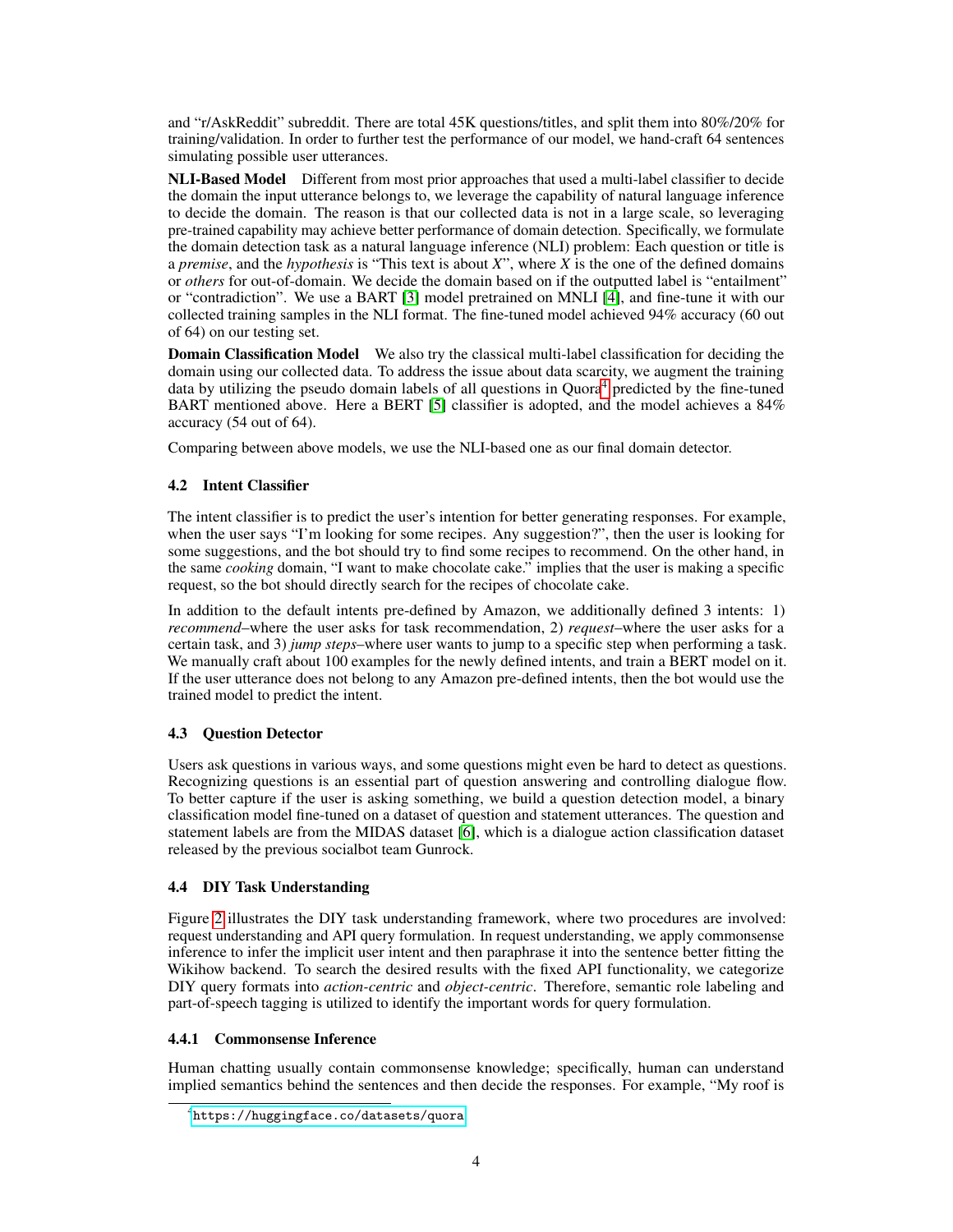<span id="page-4-0"></span>

Figure 2: Illustration of the DIY task understanding framework.

<span id="page-4-1"></span>

Figure 3: An example of the DIY request understanding module.

broken." implies that the user wants the roof to be fixed, but such inference requires human-level commonsense understanding, which is not easy to derive. Even though a bot nowadays is capable of naturally talking to people, it usually tends to generate a general response without considering the implicit knowledge due to the complexity of human commonsense. Inspired by this idea, we propose a commonsense inference module in our system, where COMET [\[7\]](#page-10-6) is employed and it memorizes both social and physical aspects of common human everyday experiences for inferring the potential intents. We apply COMET-BART [\[3,](#page-10-2) [7\]](#page-10-6), a seq2seq model trained on commonsense knowledge graphs, and two commonsense relations we use to infer the implicit user intents:

- "xWant" (As a result, PersonX wants): transforms a user utterance into what the user might truly desire when it is vague. An example is shown in the left part of Figure [3.](#page-4-1)
- "xIntent" (PersonX then): transforms better when incomprehensible and incomplete sentences due to ASR errors. Take an incomprehensible utterance from real logs "how tall can nice my bedroom" as an example, "xWant" outputs "how to decorate" and "xIntent" outputs "to have a nice room"; we can easily see that the latter is more in line with the user utterance.

#### 4.4.2 Neural Paraphraser

Considering our backend database is better to handle the "How to" queries due to the Wikihowsupported API, we propose a neural-based sentence paraphraser to convert the input sentences into ones better fitting our API. Specifically, we apply a T5 model fine-tuned on duplicated question pairs in QQP data, to convert a user query into a sentence starting with "How to" by fixing the first two words in decoding. Nucleus sampling is used to generating the following tokens for better balancing diversity and fluency, where we sample 3 sentences from the paraphraser as shown in Figure [3.](#page-4-1) This procedure also helps the semantic role labeler easily find the focused part in the sentence.

Afterwards, to check if the paraphrased utterances are implied by the user utterance, we apply an NLI re-ranker to estimate  $P(entailment)$  as the ranking score. The NLI model we used is roberta-large-mnli, where the *premise* is a user utterance and the *hypothesis* is the paraphrased utterance. Hence, a higher ranking score implies a better paraphrased result.

#### 4.4.3 Semantic Role Labeling

Semantic role labeling do shallow semantic parse of natural language texts that produces predicateargument structures of sentences. The wikihow API-returned results are poor when directly inputting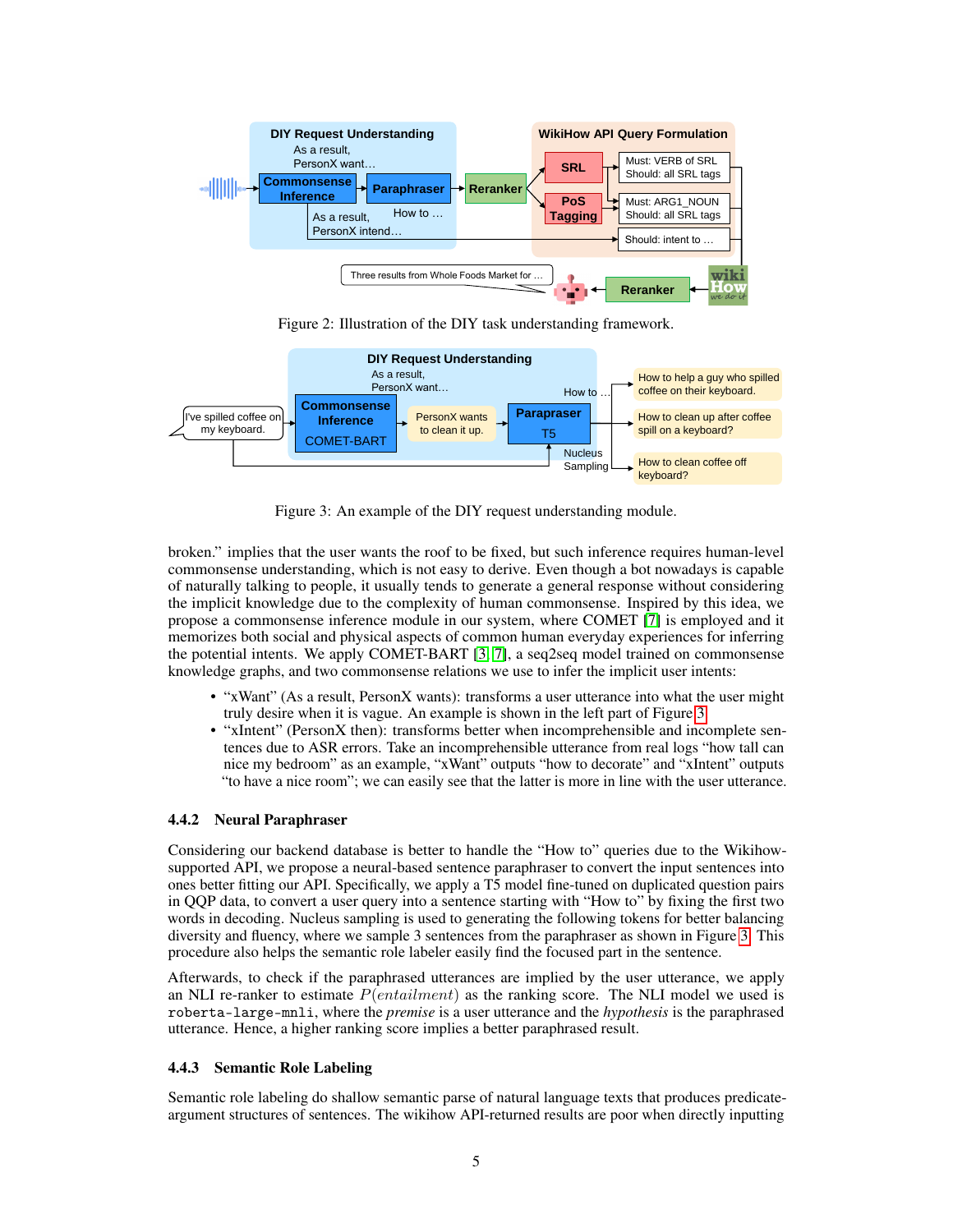the "How to" sentences, because the API may not be able to figure out which part is more important for searching. To address this problem, we apply semantic role labeling to extract the important parts by semantic roles such as *verb* and its first argument. Here a well-trained BERT-based model [\[8\]](#page-10-7) is employed, which is a current state-of-the-art single model for English PropBank SRL (Newswire sentences) provided by AllenNLP<sup>[5](#page-5-2)</sup>. It truly helps us to filter out irrelevant information.

However, some results may be still noisy if the argument contains an adjective, since the API focuses on the adjective instead of the noun of the argument. To solve this problem, we further apply part-ofspeech tagging on the paraphrased sentence for better handling such scenarios. Here we use the same model as SRL to tokenize the sentence and obtain PoS tags of all words. Then we can extract the noun of ARG1 as our key object. As shown in the right part of Figure [2,](#page-4-0) the *action-centric* query puts the *verb* word as the Must constraint during search, while the *object-centric* query puts *noun* of ARG1 instead. In addition to the key action or object, the rest words of the input sentence are put in the Should constraint of the API to capture minor information.

#### 4.4.4 Part-of-Speech (PoS) Tagging

Part-of-speech tagging is to classify words into their associated PoS tags, which contain eight common tags: *nouns*, *verbs*, *adjectives*, *adverbs*, *pronouns*, *conjunctions*, *prepositions* and *interjections*. The motivation behind using PoS tags is to decide which word contains the main concept so that we can formulate the API query accordingly. In more details, the words annotated with *noun* are treated as the core information for searching. To compensate for the incompleteness of implicit intent utterances, the bottom line (the third query) takes the commonsense-inferred "xIntent" relation.

#### 4.5 Recipe Entity Tagging

A recipe entity tagger aims at tagging recipe query information to search for recipes that suit user's preference. The Whole Foods Market recipe retrieval API accepts several constraints–dish name, ingredients, cuisines, and occasion. We design two types of taggers to identify these entities: a *dish name* tagger specific for recipe names, and a general tagger for five cooking-related entity types: *ingredients*, *negative-ingredient*, *cuisines*, *meal course*, and *occasion*. In particular, *negativeingredient* represents the unwanted ingredient. The reason of performing two taggers is that the dish name may overlap with other entities. For example, "I want to make a strawberry cupcake without chocolate," the dish name tagger tags *strawberry cupcake*, and the general tagger tags *strawberry* as an ingredient and *chocolate* as a negative ingredient.

Our recipe entity tagger is a BERT-based model fine-tuned on our manually annotated data in the IOB format. We manually craft 30 utterances as templates of users requesting recipes, and then crawl and annotate entities in titles from Quora spaces related to food<sup>[6](#page-5-3)</sup>. We bootstrap the dataset by infilling the entities present in the crawled dataset into manual templates. Our dish name tagger achieves 86% in F1, and the cooking entity tagger achieves 59% in F1 evaluated in our collected testing split.

# <span id="page-5-0"></span>5 Response Generation

This section describes our approach to generate responses given language understanding annotations and the dialogue state. The response generator is referred as RG below.

#### <span id="page-5-1"></span>5.1 Launch and Recommender

The launch RG handles the first turn of a dialogue, where it starts to greet the user and proactively suggest a task or a recipe. Following the first turn, if the user chooses to request a recommendation, the recommender RG then provides a list of recommended tasks or recipes. The user can then select one from the list. To produce a natural language prompt for each suggested task, we paraphrase the task name into a conversational-styled sentence using GPT-3  $[9]^7$  $[9]^7$  $[9]^7$  with a template prompt<sup>[8](#page-5-5)</sup>.

<span id="page-5-2"></span> $^{5}$ <https://allenai.org/allennlp>

<span id="page-5-3"></span> $^6$ <https://www.quora.com/topic/Cooking>

<span id="page-5-4"></span><sup>7</sup>*GPT3: text-davinci-001*

<span id="page-5-5"></span><sup>8</sup> "Write an interesting, engaging and conversational sentence for the DIY task: *TASK\_NAME*."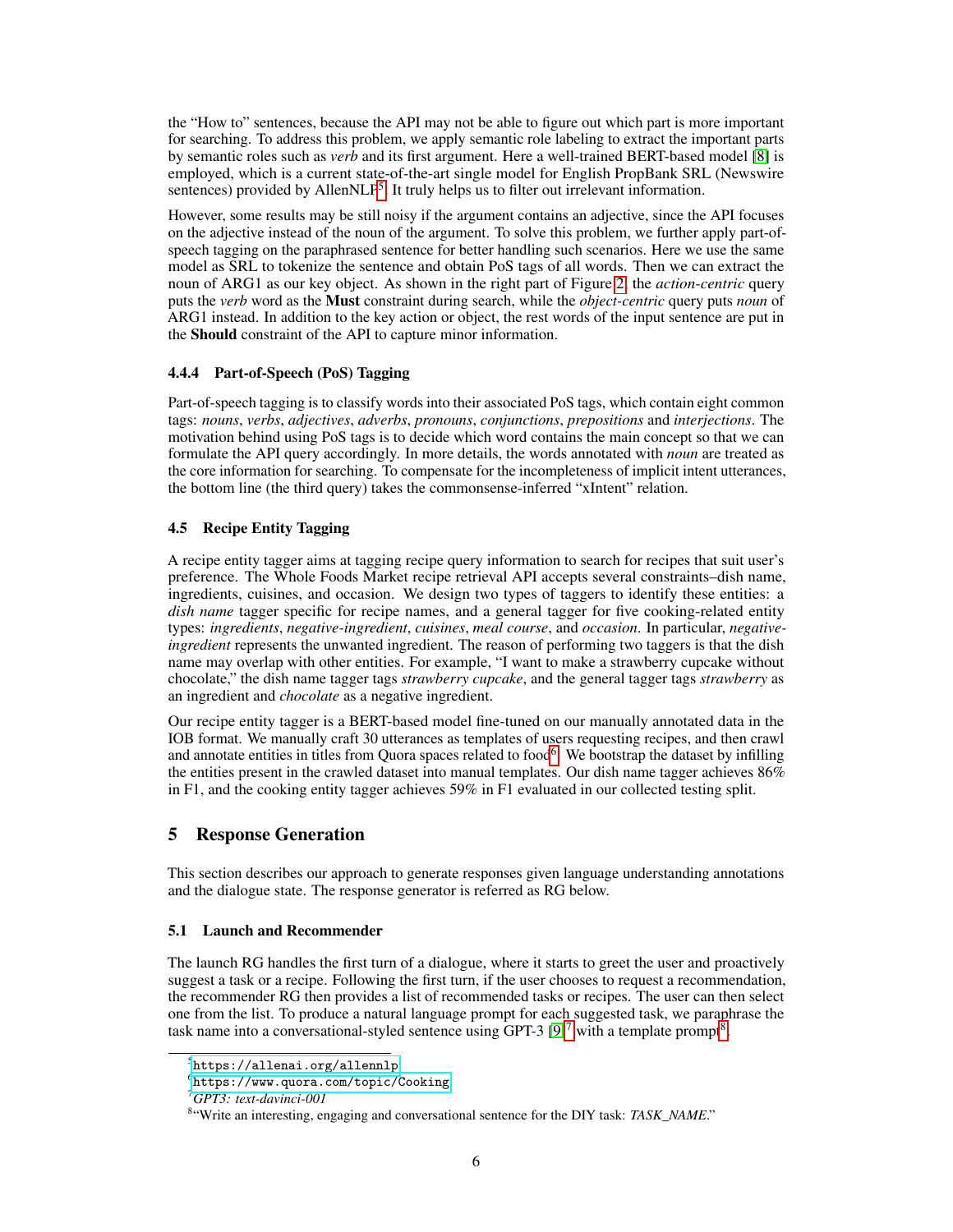#### <span id="page-6-1"></span>5.2 Social Chat

To handle user utterances unrelated to our two target domains at the first few turns, a social char RG is proposed to generate social conversation responses to users. Here we In order to use social chatting and simultaneously guide the dialogue to our target DIY and cooking domains, we embed the DIY and cooking related persona profile (the sentence "*I enjoy helping people with cooking and* home improvement projects." is prepended in the conversation context) into BlenderBot [\[10\]](#page-10-9)<sup>[9](#page-6-4)</sup> for generating suitable social responses.

Our neural generative model has several frequent drawbacks which negatively impact the overall user experience. First, while the model generally produces engaging and relevant responses to long user utterances, when the user utterance is short or contains ASR errors, the model digresses from task-oriented domains and fails to drive to the target domains. Second, we find that the model degenerates over time; the performance is usually good at the beginning of the interaction, while over time, the model produces less relevant and repetitive responses. Hence, we terminate the social chat after the first two turns or when the user explicitly indicates their goal to alleviate these issues.

## 5.3 DIY Task Retriever

After constructing three queries described in [4.4](#page-3-0) and obtaining the associated results, we check if the returned Wikihow articles are implied by the user utterance using an NLI-based reranker as mentioned above. We take top-2 results of each query and re-rank all as our final displayed results.

## <span id="page-6-0"></span>5.4 Recipe Retriever

After tagging cooking-related entities, we run an **ordered** process of four steps to retrieve recipes via the provided Whole Food Market API. Specifically, when the previous one does not return any recipe, we move to the next step for continuing search.

- 1. Using the tagged *dish name* as dish name constraint.
- 2. Using the tagged *dish name* as cuisine constraint.
- 3. Using all tagged *cooking-related entities* as corresponding constraints.
- 4. Using the last *noun* recognized in the user utterance as the dish name constraint.

The system replies no results only if all steps fail to retrieve any recipe.

## <span id="page-6-2"></span>5.5 Task Content Responder

The task content RG is designed to provide task instructions, ingredients, and other relevant content in the retrieved task or recipe. We use template-based methods to generate content. The user can navigate the content using a list of commands or touch screens. For example, the user can use "show ingredients" or "go to the last step" for navigation. We also add fun facts about recipe ingredients or tools to improve engagement. The fun facts are retrieved from a set of pre-defined fun facts crawled from the web using a simple TF-IDF model.

## <span id="page-6-3"></span>5.6 Question Answering

Users may ask various types of questions during task instructions. After the question classifier identifies the user is asking a question, the question-answering (QA) RG focuses on finding the answer from the task content, recipe, or online resources. Four question-answering systems are employed: a rule-based system for ingredients quantity and substitution question in the recipe, two neural models for instructions-related questions in DIY and cooking domains, and an open-domain QA model for general questions supported by Amazon. For building task-specific neural QA models, we use BERT-based extractive QA model pre-trained on SQuAD [\[11\]](#page-10-10) and train our own conversational QA model. for recipe-related questions.

Model To keep the conversational contexts in QA, we choose a conversational question answering model, where the input contains task context, previous conversation turns and user question. Two models are performed in our experiments: 1) BERT [\[5\]](#page-10-4) and SciBert [\[12\]](#page-10-11) for both conversational and

<span id="page-6-4"></span> $^{9}$ <https://huggingface.co/facebook/blenderbot-400M-distill>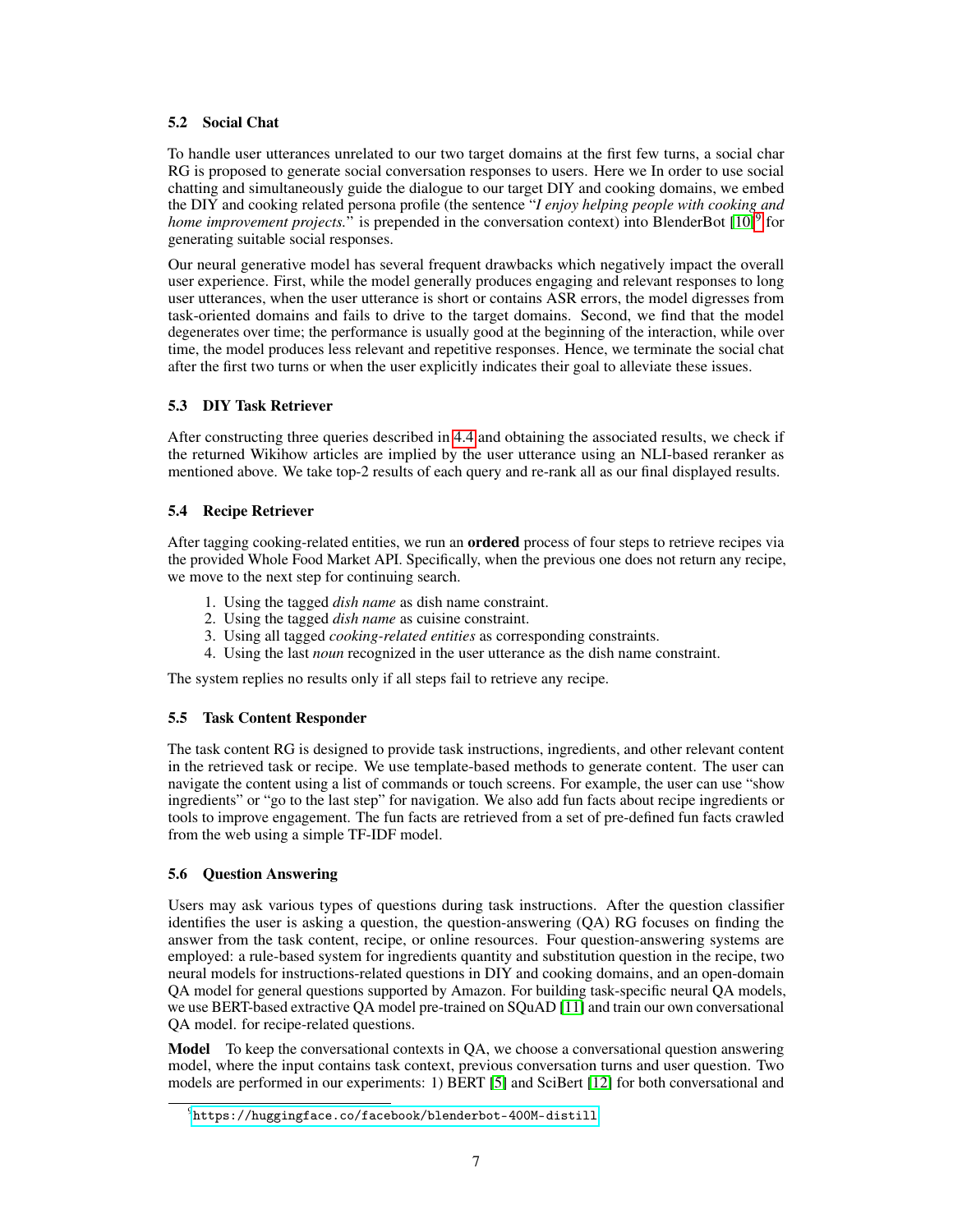<span id="page-7-1"></span>

| Model          | # History Turns      | <b>Fuzzy Match</b> | F1   | <b>Exact Match (EM)</b> |
|----------------|----------------------|--------------------|------|-------------------------|
| <b>BERT</b>    | No context           | 0.71               | 0.65 | 0.46                    |
| <b>BERT</b>    | Single previous turn | 0.73               | 0.66 | 0.48                    |
| <b>BERT</b>    | 5 previous turns     | 0.59               | 0.48 | 0.36                    |
| <b>SciBERT</b> | No context           | 0.70               | 0.64 | 0.43                    |
| <b>SciBERT</b> | Single previous turn | 0.68               | 0.63 | 0.43                    |
| <b>SciBERT</b> | 5 previous turns     | 0.58               | 0.50 | 0.42                    |

Table 1: Conversational QA performance. (Best in bold, second in *italic*.)

<span id="page-7-2"></span>Table 2: F1 performance of two best results across different question types. (Best in **bold.**)

|             | Model # History Turns |      |      | <b>Ouantity Time Context Others</b> |      |
|-------------|-----------------------|------|------|-------------------------------------|------|
| <b>BERT</b> | No context            | 0.82 | 0.88 | 0.46                                | 0.35 |
| <b>BERT</b> | Single previous turn  | 0.84 | 0.81 | 0.52                                | 0.39 |

traditional QA models. They are all pre-trained on the CoQA dataset [\[13\]](#page-10-12) for conversational QA scenarios. These models are further fine-tuned on our own dataset collected from logs or hand-written examples spanning multiple types of questions.

For traditional QA systems, the model input contains task context and questions, and the questions is previous conversation turns concatenated with user question. The symbol "Q:" and "A:" are added before each user utterance and each response respectively. Only last  $k$  turns are selected as the input sequence due to the input length limit, where  $k = \{1, 5\}$ .

Data There are 4 question types in our training data: *quantity-related*, *time-related*, *contextdependent* and *others*. Quantity-related questions are about the ingredient quantity, such as "*How many eggs to make the cake?*"; time-related questions are about cooking or task time, like "*How long does it take to steam tomatoes?"*; context-dependent questions do not contain sufficient cues in the user question turn and can be answered depending on the conversation history. For example, in the user question turn "*Where to place it?*", the pronouns "*it*" must be referred from the previous dialogue. Others indicate general questions that do not belong to the previous three categories.

Experiments We perform two models in different history usage: no context, a single previous turn, and 5 previous turns, and evaluate the performance using three metrics: fuzzy match, F1 score (token-level match), and exact match (EM), where the fuzzy score  $^{10}$  $^{10}$  $^{10}$  is the Levenstein distance between the gold answer and the predicted answer. All performance is shown in Table [1,](#page-7-1) where BERT without context and with a single previous turn (the first two rows) generally achieve better performance among all results. To further analyze the performance of each question type, Table [2](#page-7-2) presents the detailed performance of these two methods. It can be seen that BERT without context outperforms one with context only for time-related questions but performs worse for all other types.

Discussion Although classical QA model can reasonably handle most questions, it cannot answer the questions with dependency. For the context-dependent questions, conversational BERT with single-turn history performs best. Moreover, using a single turn is better than the 5-turn model, because incorporating too many history may introduce more noise. Due to the conversational property, the BERT model with a single previous turn is selected and applied in the deployed system.

# 6 Analysis

This section aims to analyze the system performance by examining user ratings with various automatic metrics. Unless specified otherwise, the reported results are based on all user-rated conversations during the semi-finals period from February to March 2022. The data can help understand how our bot performs and what we can do to improve the interactions in future competitions.

<span id="page-7-0"></span> $^{10}$ <https://github.com/seatgeek/thefuzz>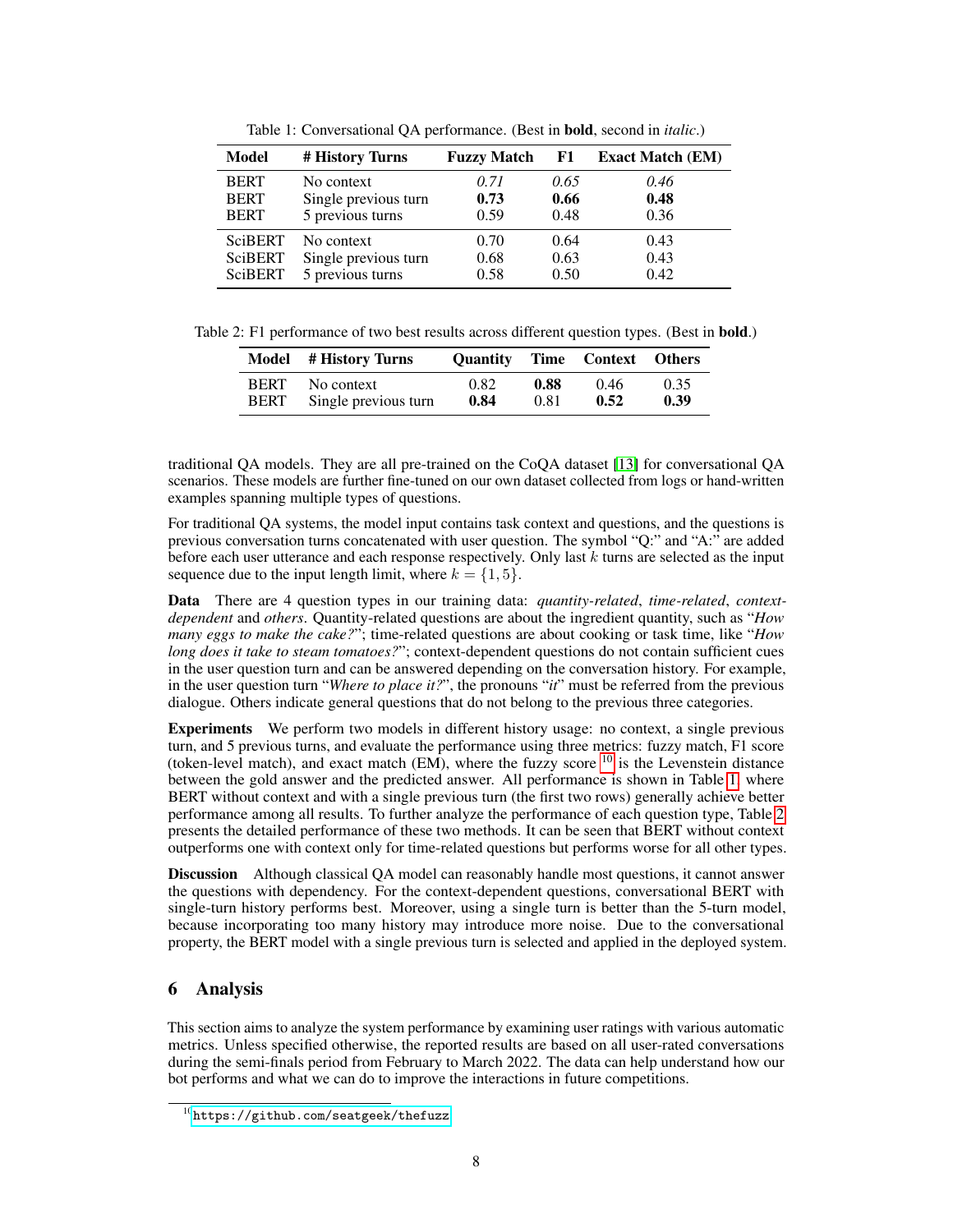<span id="page-8-0"></span>

(a) Density plot for initiated intent vs rating. Average (b) Conversation proportions with respect to initial user rating with 95% confidence interval. intents for rated (blue) and unrated (orange) dialogues.

Figure 4: Relationship between user ratings and initial intents.

#### 6.1 Relationship between Rating and User Dialogue Intent

To understand how initial user intents and the initiative level affects their ratings, we plot the relationship between user ratings and initiative across all initiated intents in Figure [4a.](#page-8-0) The initiated intents are categorized into three initiative levels: *high initiative*, *low initiative*, and *recommendation*, so that we can analyze the rating difference for different user behaviors.

Figure [4a](#page-8-0) tells that users starting to *request recipe* had a higher average rating than those who *request DIY task* in the high-initiative part. The probable reason is that searching the recipe is easier than searching the right DIY task due to its limited scope, easy-to-follow instructions, and lower ambiguity in the user utterances. *Social chat* intents have the lowest average rating, likely because the users are not expecting to have a long chit-chat with the bot. The recommendation intents have a high variance in rating, probably due to diverse user expectations and preferences for recommendation.

Figure [4b](#page-8-0) shows the distribution of initiated intents for both user-rated and unrated conversations. It can be found that there are more high-initiative users (*request recipe* and *request DIY task*) than low-initiative users (*help*, *social chat*, and *recommendation*) in both rated and unrated conversations. Also, in the rated conversations, more users start with *request recipe* than *request DIY task*. Because the cooking domain is much easier to complete, users may be more likely to rate the bot. The distribution suggests that most users have their requests in mind, aligning with the goal of our taskbot.

#### 6.2 Relationship between Ratings and Response Generators

We also examine the relationship between user ratings and the last used response generator before the conversation ends. In addition to all RG in [5,](#page-5-0) we investigate their sub-categories for the analysis. *Show Explicit Options* shows the list of available options returned by task retrievers to users. *Show Alternative Options (or No Options)* shows pre-defined alternative options or indicates no available options to users when retrievers fail. *Confirm Step* confirms the selected option when user utterances are ambiguous. *Task Content (Ingredients)* generates the ingredient list for the recipe. *Task Completed* informs the last-step instruction and indicates the task completion. *Changing Task* is a rule-based fallback response generator when the user wants to change a task. Note that users cannot change the task once the task is started based on Alexa Prize rules.

Figure [5](#page-9-0) shows the relationship between user ratings and final response generators. Overall, the users who start any task (*Task Content*) are more likely to give higher ratings. We believe that the high rating for *Task Completed* is due to user satisfaction with the task and their expectations being met. Also, the high rating for *Task Content (Ingredients)* may come from the informative content. In contrast, it can be found that friction during the conversation would reduce user rating. For example, *Fallback*, *Changing Task*, *Show Alternative Options (or No Options)*, and *Confirm Step* are used when the bot fails to understand user utterances or does not have enough information to complete the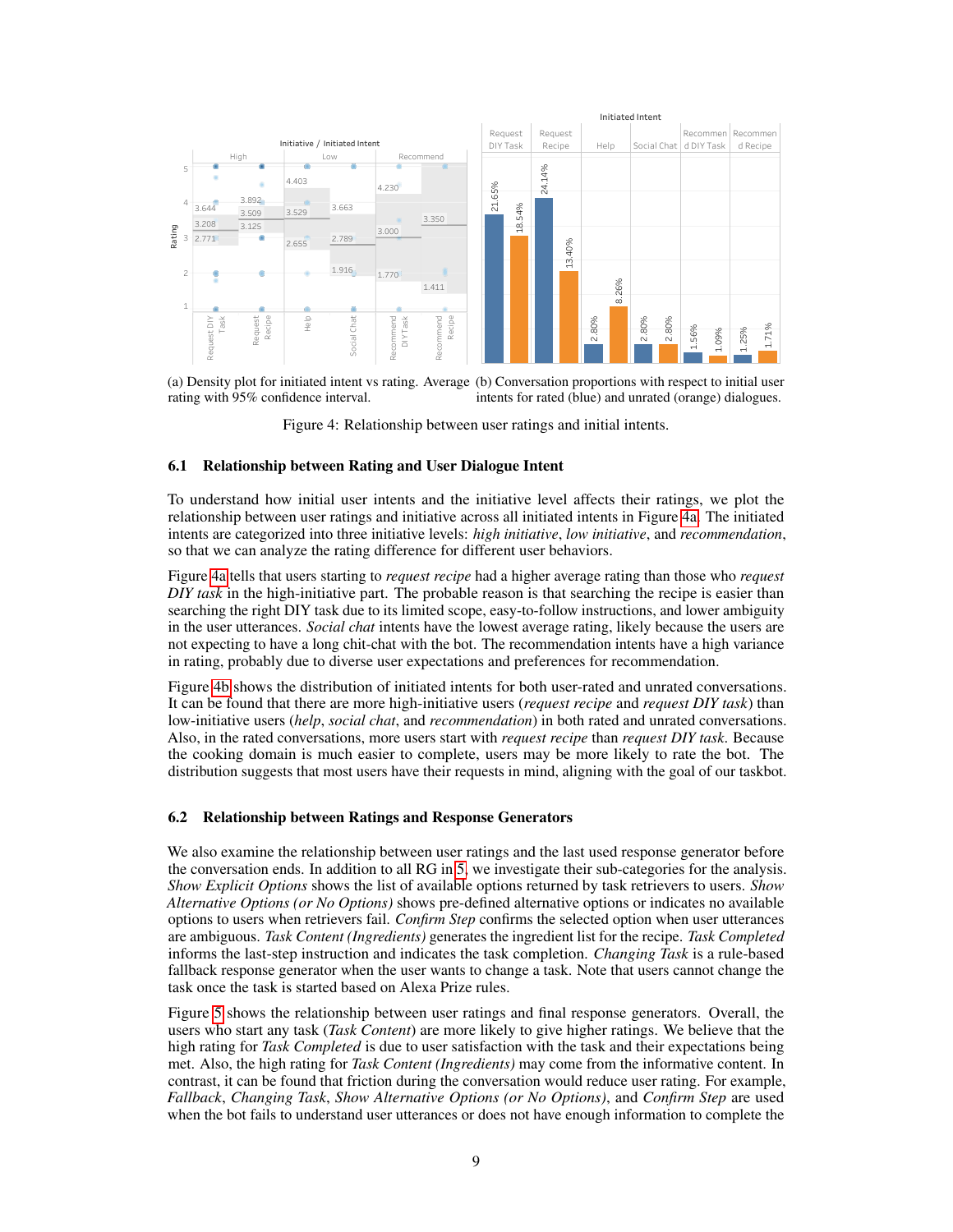<span id="page-9-0"></span>

Figure 5: Density plot for final response generator vs rating. Average rating is represented by a horizontal gray line with 95% confidence interval as shaded region.

<span id="page-9-1"></span>

Figure 6: Conversation proportions in final generators for rated (blue) and unrated (orange) dialogues.

task. *Show Explicit Options* is polarized in ratings, probably because different user expectations. As expected, the unallowed *Changing Task* has a lower average rating.

Figure [6](#page-9-1) shows the distribution of final response generators across both rated and unrated conversations. More users can reach the *Task Completed* stage, and they are willing to rate the bot. Following the observation that friction may reduce user rating, we find that users are less likely to rate the bot when they end with *Help*, *Fallback*, *Show Alternative Options (or No Options)*, and *Confirm Step*.

## 7 Discussion and Future Work

Initiative Our taskbot aims to provide support for users who want to complete specific tasks, so we identify the user goal in the beginning to provide helpful content. However, we find that users may not always have clear goals in their minds, so asking users questions to elicit their goal may overwhelm users given the short time constraints of Alexa devices. The future work in building systems should seamlessly transition from goal-seeking chatting to task-based dialogues.

Conversational Content Presentation Precisely and clearly presenting task instructions in a conversational manner is important for user engagement. However, we find that our current solutions suffer from two problems. First, template-based methods result in long, repetitive responses. Second, generative summarization models are prone to generating hallucination and even inappropriate content due to their neural nature. One potential future work is to build models that produce concise and coherent content in natural conversational styling.

Error Recovery Errors either in the user input (e.g., ASR errors, wrong task, or recipe selection) or in the system (e.g., misidentified user intent, failures of task content retrieval) would result in deterioration of user experience. To mitigate this issue, we use fallback mechanisms that provide lists of possible commands. However, such list may not always be comprehensive. In addition, error recovery slows down the dialogue and hurts user engagement. Hence, sophisticated error recovery mechanisms based on dialogue context and user feedback are needed in the future work.

#### Acknowledgments

Thanks to Shang-Yu Su for all of his guidance and support. We would like to acknowledge the financial and technical support from Amazon.